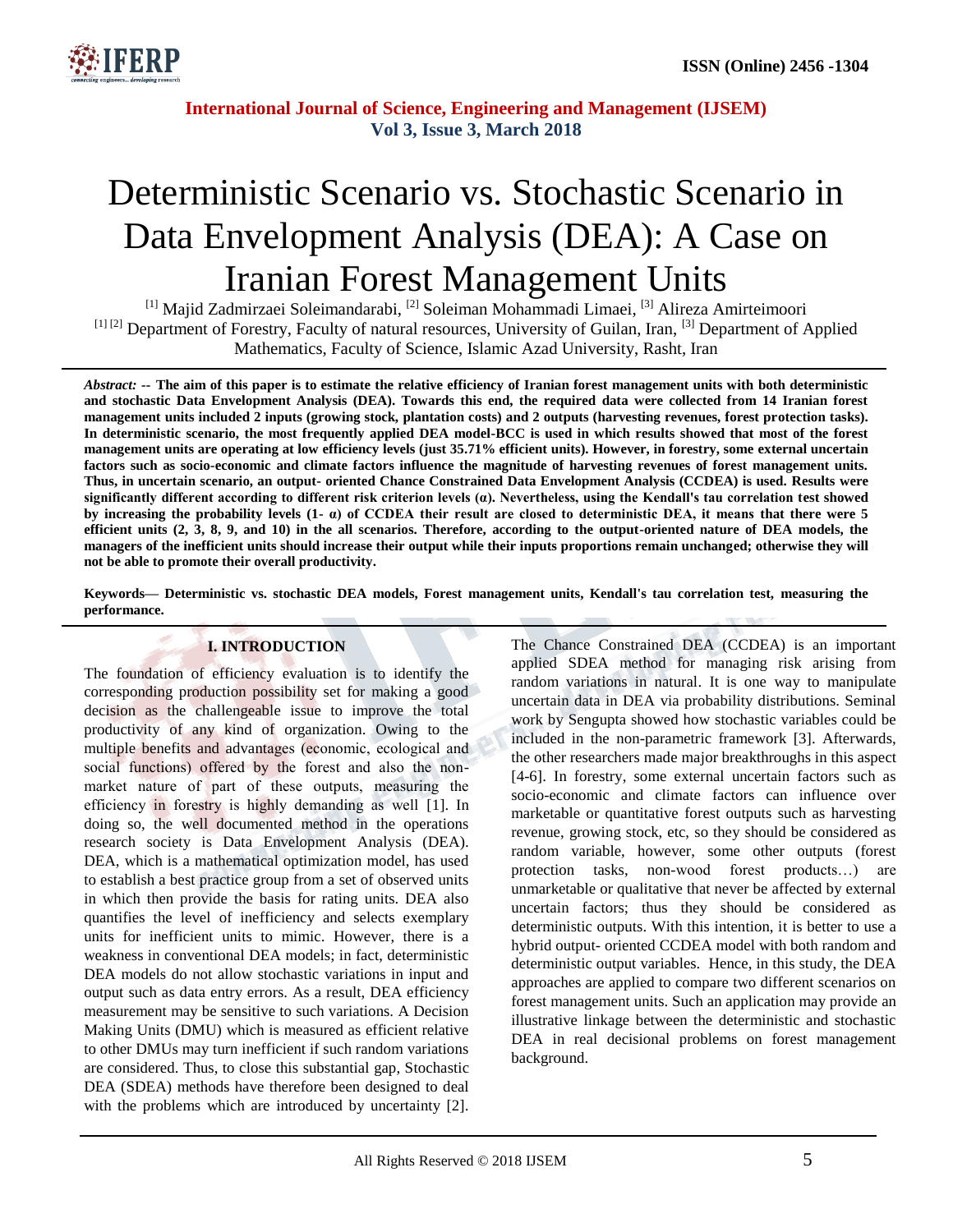

#### **II. METHODOLOGY**

## *DEA models*

Mathematically, a variety of DEA models are available to measure the relative efficiency. However, when the conventional DEA models are applied in practical problems, several issues are raised. Thus, the DEA models often have to be modified for overcoming these problems. Here we treat only BCC model in both deterministic and stochastic approaches although the results can also hold for other DEA models with their associated production possibility sets.

#### *B. Deterministic DEA approach*

Suppose we have a set of n peer DMUs,  $\{DMUj: j = 1, 2, \ldots\}$ ..., n}, which produce multiple outputs  $y_{ri}$ ,  $(r = 1, 2, ...,$ s)  $\in$  R<sup>S</sup><sub>+</sub>, by utilizing multiple inputs  $x_{ii}$ , (i = 1, 2, ..., m)  $R_{+}^{M}$ . Here, due to the output-oriented nature of these models, the objective function tries to increase output amounts (1a, 1b) by fixing input levels. In fact,  $\theta$  is a real decision variable and  $\lambda$  is a non- negative vector of decision variable. So, it is clear that  $\theta \ge 1$ , but when a DMU is fully efficient if and only if the optimal solution problem  $\theta^* = 1$  **Error!** 

Reference source not found.  
\n
$$
e^{BCC}
$$
  $(y, x) max = \theta$  (1a)

: *st*

$$
\sum_{j=1}^{n} x_{ij} \lambda_j \leq x_{i,0}
$$
 (1b)

$$
\sum_{j=1}^{n} y_{rj} \lambda_j \geq \theta y_{r0}
$$
\n
$$
\sum_{j=1}^{n} \lambda_j = 1
$$
\n(1c)\n(1d)

$$
\sum \lambda_j = 1
$$
\n
$$
\lambda_j \ge 0
$$
\n(1a)\n  
\n(1e)

#### *C. Stochastic DEA approach*

*j*

As mentioned before, in the real world, we face up to insecure data. The one advantage of Chance Constrained DEA (CCDEA) model is that, these models deal with insecure data. According to our real problem, we consider one stochastic and one deterministic output that denoted by  $\tilde{y} = (\tilde{y}_1, ..., \tilde{y}_S) \in \mathbb{R}_+^S$  and  $y = (y_1, ..., y_S) \in \mathbb{R}_+^S$ , respectively. So, obviously, the deference between model (1) and (2) is just the first constraint (2b). Here, OT and OK are sets of random and deterministic output index, respectively, P means "Probability" and  $\alpha$  is considered as a risk criterion representing utility of a manager that is a predetermined

number between 0 and 1, so  $(1-\alpha)$ levels. etween 0 and<br>=  $\theta$ 

$$
Max = \theta \tag{2a}
$$

: *st*

$$
st:
$$
\n
$$
P\left(\sum_{j=1}^{n} \lambda_j \tilde{y}_{rj} \ge \theta \tilde{y}_{r0}\right) \ge 1 - \alpha \qquad r \in O_T \qquad (2b)
$$
\n
$$
\sum_{i=1}^{n} \lambda_j \tilde{y}_{rj} \ge \theta \tilde{y}_{r0} \qquad r \in O_K \qquad (2c)
$$

$$
\mathbb{P}\left[\sum_{j=1}^{n} \lambda_j y_{rj} \ge \theta y_{r0}\right] \ge 1 - \alpha \qquad r \in O_T \qquad (2b)
$$
  

$$
\sum_{j=1}^{n} \lambda_j y_{rj} \ge \theta y_{r0} \qquad r \in O_K \qquad (2c)
$$

$$
\sum_{j=1} \lambda_j y_{rj} \ge \theta y_{r0} \qquad \qquad r \in O_K \qquad (2c)
$$

$$
\sum_{j=1}^n \lambda_j x_{ij} \le x_{i0} \qquad (2d)
$$

$$
\sum_{j=1}^{\infty} \lambda_j x_{ij} \le x_{i0}
$$
\n
$$
\sum_{j=1}^n \lambda_j = 1
$$
\n
$$
\lambda_j \ge 0
$$
\n(2*t*)

$$
\lambda_j \geq 0 \tag{2f}
$$

It can be easily thought that the above CCDEA model needs to be reformulated to obtain its feasibility. Indeed, CCDEA is a kind of robust LP with random constraints in which they can been easily expressed as the Second-Order Cone Programming (SOCP), interested reader is refer to section 4.4.2: Second-Order Cone Programming on page 156 of Boyed and Vandenberghe for more detailed discussions regarding this issue [8]. In this study, the first constraint (2b) should be reformulated as the deterministic equivalent one by CCP proposed by Charnes and Cooper **Error! Reference source not found.** Now suppose  $\zeta_r \ge 0$  is the "ext" slack" for the rth output. By "external slack" we refer to slack outside the braces. We can choose the value of this external slack, so it satisfies

$$
P\left(\sum_{j=1}^n \lambda_j \tilde{y}_j - \tilde{\theta} \tilde{y}_m \ge 0\right) = 1 - \alpha + \zeta_r
$$

There must then exist a positive number  $S_r^+ \geq 0$  such that

$$
P\left(\sum_{j=1}^{n} \lambda_j \left(\sum_{j=1}^{n} \phi_{j} \right)_{\infty} \geq s_r^+\right) = 1 - \alpha
$$

This positive value of  $S_r^+ \ge 0$  allows a still further increase in  $\tilde{y}_{r0}$  for any set of sample observations without worsening any other input or output. It is easy to see that  $\zeta_r \ge 0$  if and only if  $S_r^+ = 0$ .

We suppose our output is a random variable with a multivariate normal distribution and known parameters. We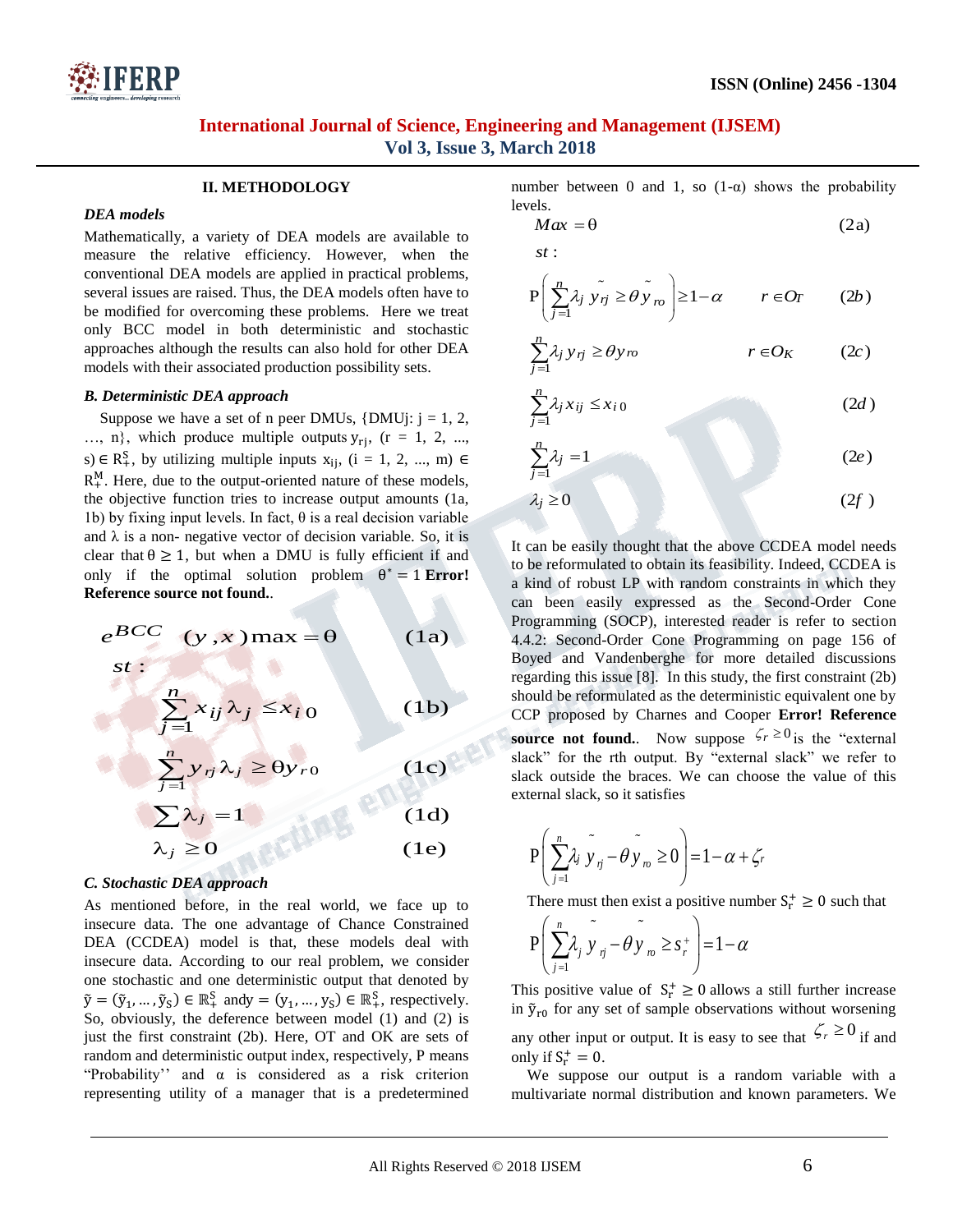

also restrict our attention to the class of zero-order decision has<br>rules, now we have for<br> $\left(\sum_{i=1}^{n} \lambda_i y_{ij} - \theta y_{iv}\right)$  me rules, now we have

so restrict our attention to the class of zero-order decision  
les, now we have  

$$
\alpha = P\left(\sum_{j=1}^{n} \lambda_j \tilde{y}_{rj} - \theta \tilde{y}_{r0} \leq s_r^+\right) = P\left(\tilde{z}_i \leq \frac{s_r^+ - (\sum_{j=1}^{n} \lambda_j \tilde{y}_{rj} - \theta \tilde{y}_{r0})}{\sigma_r^o(\lambda, \theta)}\right),
$$

Where  $\tilde{Z}$  is the standard normal random variable (with zero

where *Z* is the standard normal random variable (with zero  
mean and unit variance), and  

$$
(\sigma_r^o(\lambda, \theta))^2 = \sum_{j \neq 0}^n \sum_{k=0}^n \lambda_j \lambda_k \text{ cov} \left( \tilde{y}_{rj}, \tilde{y}_{rk} \right) + \sum_{\substack{j=1 \\ j \neq 0}}^n \sum_{k=0}^n \lambda_j \lambda_k \text{ cov} \left( \tilde{y}_{rj}, \tilde{y}_{rk} \right) + \sum_{\substack{l=1 \\ l \neq j}}^n \sum_{j=0}^n \lambda_j \text{ cov} \left( \tilde{y}_{rj}, \tilde{y}_{r0} \right) + (\lambda_0 - \theta)^2 \text{ var} \left( \tilde{y}_{r0} \right)
$$

is the variance of  $\mathbf{r}^{j=1}$  We note that 1  $\sum \lambda_j y_{ij} - \theta y_{ro}$ *j*  $=$ 

*n*

 $\sim$  0.00  $\mu$ 

the variance of 
$$
\int_{-1}^{1} \int_{-\infty}^{1} y_j y_j \, dy
$$
. We note that  
\n
$$
\Phi\left[\frac{s_r^+ - \left(\sum_{j=1}^n \lambda_j y_{rj} - \theta y_{r0}\right)}{\sigma_r^o(\lambda, \theta)}\right] = \alpha
$$

Where  $\Phi$  is the standard normal distribution with its limit of integration shown in the square brackets. We note that this expression is free of random elements. Because  $\Phi$  is normal we know it has an inverse. Thus we can also write this as:

$$
\mathbf{S}_{r}^{\dagger} - \sum_{j=1}^{n} \lambda_{j} y_{j} - \theta y_{j}
$$

$$
\sigma_{r}^{o}(\lambda, \theta) = \Phi^{-1}(\alpha),
$$

i.e.,

i.e.,  

$$
\sum_{j=1}^{n} \lambda_j y_{rj} - s_r^+ + \Phi^{-1}(\alpha) \sigma_r^o(\lambda, \theta) = \theta y_{r0}
$$

Where  $\Phi^{-1}$  is the so-called "fractile function".

It should be noted that the functional form causes a nonlinear programming, so we Should replace  $u_r^2$  with  $(\sigma_r^o(\lambda, \theta))^2$ , until it can be transformed to a quadratic problem then Put this all together we find that we  $\left(\sigma_{r}^{o}(\lambda, \theta)\right)^{2}$ 

have the following problem to solve by algorithms available for this class of problems (such as interior points or barrier methods ).  $\begin{pmatrix} 3a \\ a \end{pmatrix}$ *Max* =  $\theta$  *Max*  $\theta$  *Max* **a** *Max* **a** *Max* **a** *Max* **a** *Max* **a** *Max* **a** *Max* **a** *Max* **a** *Max* **a** *Max* **a** *Max* **a** *Max* **a** *Max* **a** *Max* **a** *Max* **a** *Max* **a** *Max* **a** *Max* **a** *Max* **a** *Max*

$$
Max = \theta \tag{3a}
$$

$$
\begin{aligned}\n\text{at } & \text{at } \\ \mathbf{M} & \text{at } & = \theta \\
\sum_{j=1}^{n} \lambda_j y_{rj} - s_r^+ + \Phi^{-1}(\alpha) u_r = \theta y_{r0} & r \in O_T\n\end{aligned}\n\tag{3a}
$$

$$
Max = \theta
$$
\n
$$
\sum_{j=1}^{n} \lambda_j y_{rj} - s_r^+ + \Phi^{-1}(\alpha)u_r = \theta y_{r0}
$$
\n
$$
r \in O_T
$$
\n
$$
\sum_{j=1}^{n} \lambda_j y_{rj} \ge \theta y_{r0}
$$
\n
$$
r \in O_K
$$
\n
$$
\sum_{j=1}^{n} \lambda_j x_{rj} \le x_{i0}
$$
\n(3*d*)

$$
\sum_{j=1}^{n} \lambda_j y_{rj} \ge \theta y_{r0} \qquad \qquad r \in O_K \qquad (3c)
$$
\n
$$
\sum_{j=1}^{n} \lambda_j x_{ij} \le x_{i0} \qquad (3d)
$$
\n
$$
u_r^2 = \sum_{j=0}^{n} \sum_{k=0}^{n} \lambda_j \lambda_k \cos\left(\tilde{y}_{rj}, \tilde{y}_{rk}\right) + \qquad (3e)
$$

$$
\sum_{j=1}^{n} \lambda_j y_{rj} \ge \theta y_{r0} \qquad \qquad r \in O_K
$$
\n
$$
\sum_{j=1}^{n} \lambda_j x_{ij} \le x_{i0} \qquad (3d)
$$
\n
$$
u_r^2 = \sum_{j \ne 0}^{n} \sum_{k=0}^{n} \lambda_j \lambda_k \operatorname{cov}(\tilde{y}_{rj}, \tilde{y}_{rk}) +
$$
\n
$$
2(\lambda_0 - \theta) \sum_{j \ne 0}^{n} \lambda_j \operatorname{cov}(\tilde{y}_{rj}, \tilde{y}_{r0}) + (\lambda_0 - \theta)^2 \operatorname{var}(\tilde{y}_{r0})
$$
\n(3e)

$$
u_r^2 = \sum_{j\neq 0}^n \sum_{k=0}^n \lambda_j \lambda_k \operatorname{cov} \left( \tilde{y}_{rj}, \tilde{y}_{rk} \right) +
$$
  
\n
$$
2(\lambda_0 - \theta) \sum_{j\neq 0}^n \lambda_j \operatorname{cov} \left( \tilde{y}_{rj}, \tilde{y}_{r0} \right) + (\lambda_0 - \theta)^2 \operatorname{var} \left( \tilde{y}_{r0} \right)
$$
  
\n
$$
\sum_{j=1}^n \lambda_j = 1
$$
  
\n
$$
s_r^+ \ge 0, \lambda_j \ge 0, u_r \ge 0
$$
  
\n(3g)

$$
\sum_{j=1} \lambda_j = 1
$$
\n
$$
s_r^+ \ge 0, \lambda_j \ge 0, u_r \ge 0
$$
\n(3*g*)

This problem, which is free of random elements, is the desired deterministic equivalent for (2) - a term which is justified because an optimal choice of the variables in (3) will also be optimal for (2) and, vice versa, an optimal solution of (2) will also be optimal for (3).

#### *D. Kendall's tau correlation test*

To compare the results of two different scenarios the Kendall's tau correlation test is used in order to know how much correlation there is between these scenarios. The Kendall's tau is a nonparametric correlation and it should be used rather than Spearman's coefficient you have a small data set with a large number of tied ranks. This means that if you rank all of the scores and many scores have the same rank, the Kendall's tau should be used. Although when Spearman's statistic is more popular of the two coefficients. there is much to suggest that Kendall's statistic is actually a better estimate of the correlation in the population **Error! Reference source not found.**.

## **III. DATA COLLOCATION AND CASE STUDY**

Iranian Caspian forests, which are located at Guilan province in the north of Iran, are considered as a real case study. Industrial harvesting occurs only in these forests because the severe climatic conditions and forest degradation, forests in other regions are not exploited for industrial wood production.

Based on the aims of this study and forestry experts' ideas,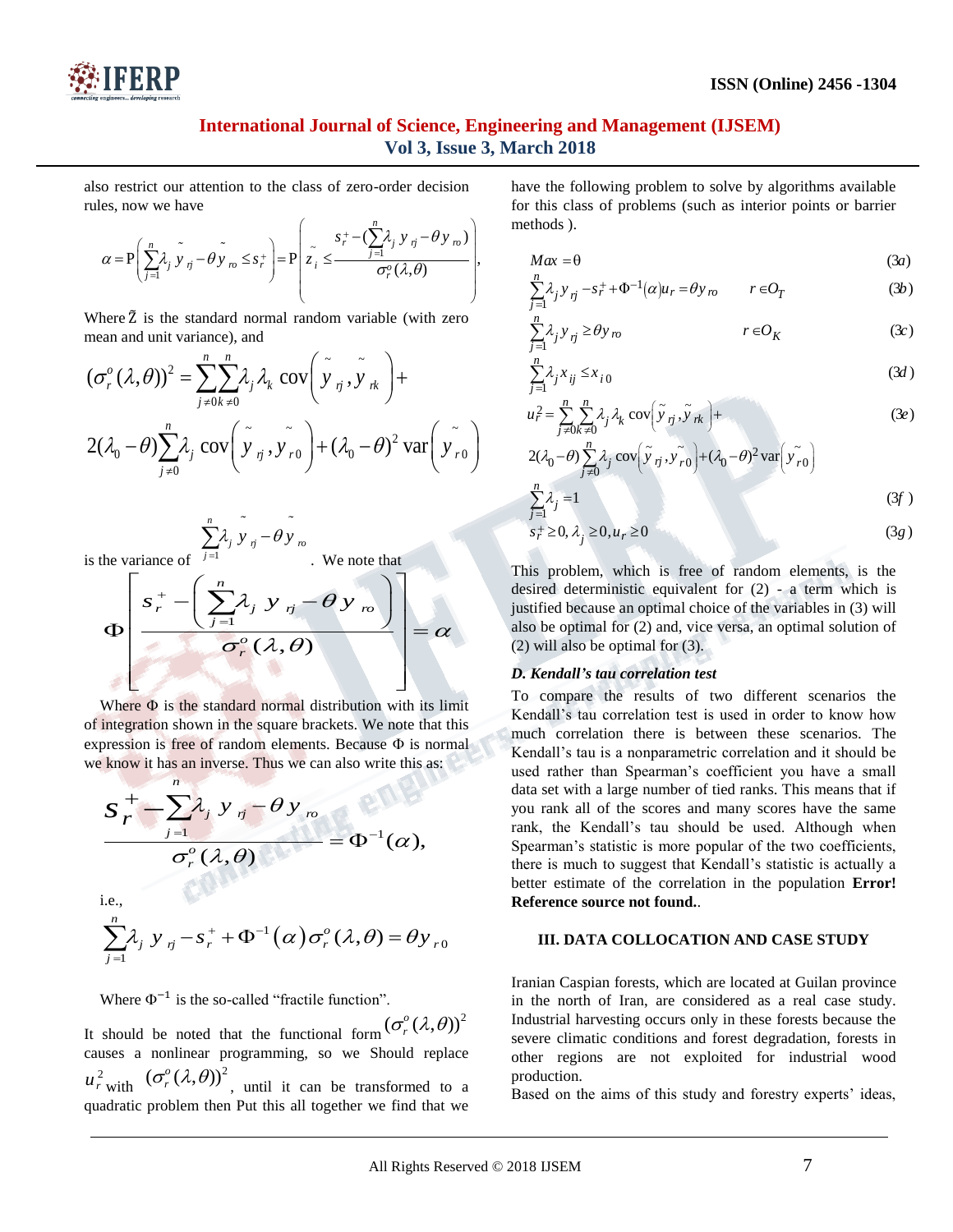

two deterministic inputs: growing stock and plantation costs were considered, moreover, one stochastic output (harvesting revenues) and one deterministic output (forest protection tasks) were included in DEA analyses. It should be noted that the length of the planning horizon includes 10 years. Hence, this case, the average data of a ten-year period were considered. Moreover, the monetary data were adjusted by the Consumer Price Index (CPI) of Iran in the base year 2011 (Table I).

| Table I Mean Values of Input and Output Variables of |  |  |  |
|------------------------------------------------------|--|--|--|
| <b>Forest Management Units Used In Dea Models</b>    |  |  |  |

|                |                               | Input                          |                                                         | Output                                                             |                               |  |  |
|----------------|-------------------------------|--------------------------------|---------------------------------------------------------|--------------------------------------------------------------------|-------------------------------|--|--|
| <b>DMUs</b>    | Forest<br>management<br>units | Growing<br>stock<br>$(m^3/ha)$ | Plantation<br>costs<br>(Iranian<br>million<br>Rials/ha) | Harvesting<br>revenues<br>(Iranian<br>million<br>Rials/ $m^3/ha$ ) | Forest<br>protection<br>tasks |  |  |
| 1              | Shafaroud 17                  | 210.52                         | 53.07177                                                | 14173.86                                                           | 1.53                          |  |  |
| 2              | Shafaroud 14                  | 170.38                         | 39.80383                                                | 45585.07                                                           | 4.33                          |  |  |
| 3              | Shafaroud 11                  | 293.74                         | 100.8364                                                | 89788.29                                                           | 4.4                           |  |  |
| 4              | Shafaroud 9                   | 297.81                         | 437.8421                                                | 66850.6                                                            | 1.46                          |  |  |
| 5              | Shafaroud 4                   | 349.189                        | 788.1158                                                | 25351.57                                                           | 2.46                          |  |  |
| 6              | Shafaroud <sub>2</sub>        | 197.246                        | 68.9933                                                 | 42826.83                                                           | 1.46                          |  |  |
| $\overline{7}$ | Nav 14                        | 255.4                          | 31.84306                                                | 36958.66                                                           | 4.46                          |  |  |
| 8              | Nav <sub>12</sub>             | 155.43                         | 87.56842                                                | 30357.46                                                           | 1.46                          |  |  |
| 9              | Nav 3                         | 273.81                         | 132.6794                                                | 142413.3                                                           | 4.33                          |  |  |
| 10             | Nav 2                         | 219.62                         | 254.2138                                                | 104653.9                                                           | 2.46                          |  |  |
| 11             | Nav 1                         | 246.23                         | 63.68613                                                | 71330.72                                                           | 2.33                          |  |  |
| 12             | Lomer <sub>8</sub>            | 231.77                         | 236.1694                                                | 22571.13                                                           | 1.53                          |  |  |
| 13             | Lomer <sub>2</sub>            | 196.71                         | 119.4115                                                | 30773.3                                                            | 1.53                          |  |  |
| 14             | Lomer 1                       | 432                            | 443.1493                                                | 134588.7                                                           | 2.46                          |  |  |

\* using questionnaires with five-level Likert item

## **IV. RESULTS AND DISCUSSION**

According to results of BCC model, most of the DMUs were inefficient. In other words, there were just five (35.71%) efficient forest management units. The results of CCDEA model, were completely different with respect to different risk criteria levels  $(\alpha)$ , however, the Kendall's tau correlation test shows that there is a good correlation between two models by increasing the probability levels  $(1-\alpha)$ . The results of DEA models are shown in Table II and Table III. Moreover, the results of this study are in line with those obtained by other researchers. For instance, in a recent study the researchers figured out that by increasing the probability levels the results of Fuzzy DEA and CCDEA are really closed to basic DEA [11].

*Table Ii Deterministic and Stochastic Efficiency Scores Of Forest Management Units*

| <b>DMUs</b>            | $1 \t2 \t3$ |    | $-4$            | 56                  |                                 | 789                                       |     | 10           | 11   | 12   | в    | 14   | Percent<br>efficient<br>units (%) |  |
|------------------------|-------------|----|-----------------|---------------------|---------------------------------|-------------------------------------------|-----|--------------|------|------|------|------|-----------------------------------|--|
| <b>DEA</b>             | $0.36$ 1 1  |    |                 |                     | $0.47$ $0.55$ $0.37$ $0.72$ 1 1 |                                           |     | $\mathbf{1}$ | 0.52 | 0.34 | 0.44 | 0.55 | 35.71                             |  |
| $DEA$ ( $\alpha$ =0.1) |             |    | 1 1 1 0.46 0.51 |                     | 0.6                             | 1111                                      |     |              | -1   | -1   | 0.41 | 0.9  | 64.28                             |  |
| $DEA$ ( $x=0.2$ )      |             |    | 1 1 1 0.46 0.51 |                     | 0.6                             | $\begin{array}{cc} 1 & 1 & 1 \end{array}$ |     | $\mathbf{1}$ | 1    | 0.35 | 0.41 | 0.9  | 57.14                             |  |
| DEA (or 0.3)           | $0.36$ 1 1  |    |                 | $0.46$ $0.51$ $0.6$ |                                 | $\mathbf{1}$                              | -11 | - 1          | 1    | 0.35 | 0.41 | 0.9  | 50                                |  |
| $DEA$ ( $x=0.4$ )      | 0.36        | -1 |                 | $0.46$ 0.53         | 0.44                            |                                           |     |              | 0.6  | 0.35 | 0.41 | 0.66 | 42.85                             |  |

## *Table III Matrix of Kendall's Tau Correlation Test*

| Correlation       | DEA      | $DEA$ ( $x=0.1$ )     | $DEA$ ( $x=0.2$ ) | $DEA(\alpha=0.3)$ | DEA (a=0.4) |
|-------------------|----------|-----------------------|-------------------|-------------------|-------------|
| DEA               |          |                       |                   |                   |             |
| $DEA$ ( $x=0.1$ ) | 0.598''' |                       |                   |                   |             |
| $DEA$ ( $x=0.2$ ) | 0.653''' | $0.693$ <sup>**</sup> |                   |                   |             |
| $DEA (a=0.3)$     | 0.615''' | 0.644                 | 0.851'''          |                   |             |
| DEA (a=0.4)       | 0.690    | 0.708                 | 0.857             | 0.890''           |             |
|                   |          |                       |                   |                   |             |

# **V. CONCLUSION**

To sum up, in this study, two different deterministic and stochastic DEA scenarios were compared in forest management units, as a real problem. In this regard, a hybrid stochastic output-oriented CCDEA model was considered against deterministic one, because in forest management section, harvesting revenue as a marketable and or/ quantitative output can be affected by external uncertain factors but forest protection task as a unmarketable or qualitative one never be affected by them. Apparently the results of these two different scenarios showed some differences although the Kendall's tau correlation test shows that there is a good direct correlation between them. Thus, the modified CCDEA model can suitably discriminate the efficiency and/or inefficiency of each unit and can be applied to hedge against risk and uncertainty in the forest management. Finally, according to these practical consequences, there were just 5 (35.71%) efficient units (2, 3, 8, 9, and 10) in the all scenarios. Therefore, base upon the output- oriented nature of DEA models, the managers of the inefficient units should increase their output while their inputs proportions remain unchanged; otherwise they will not be able to promote their overall productivity.